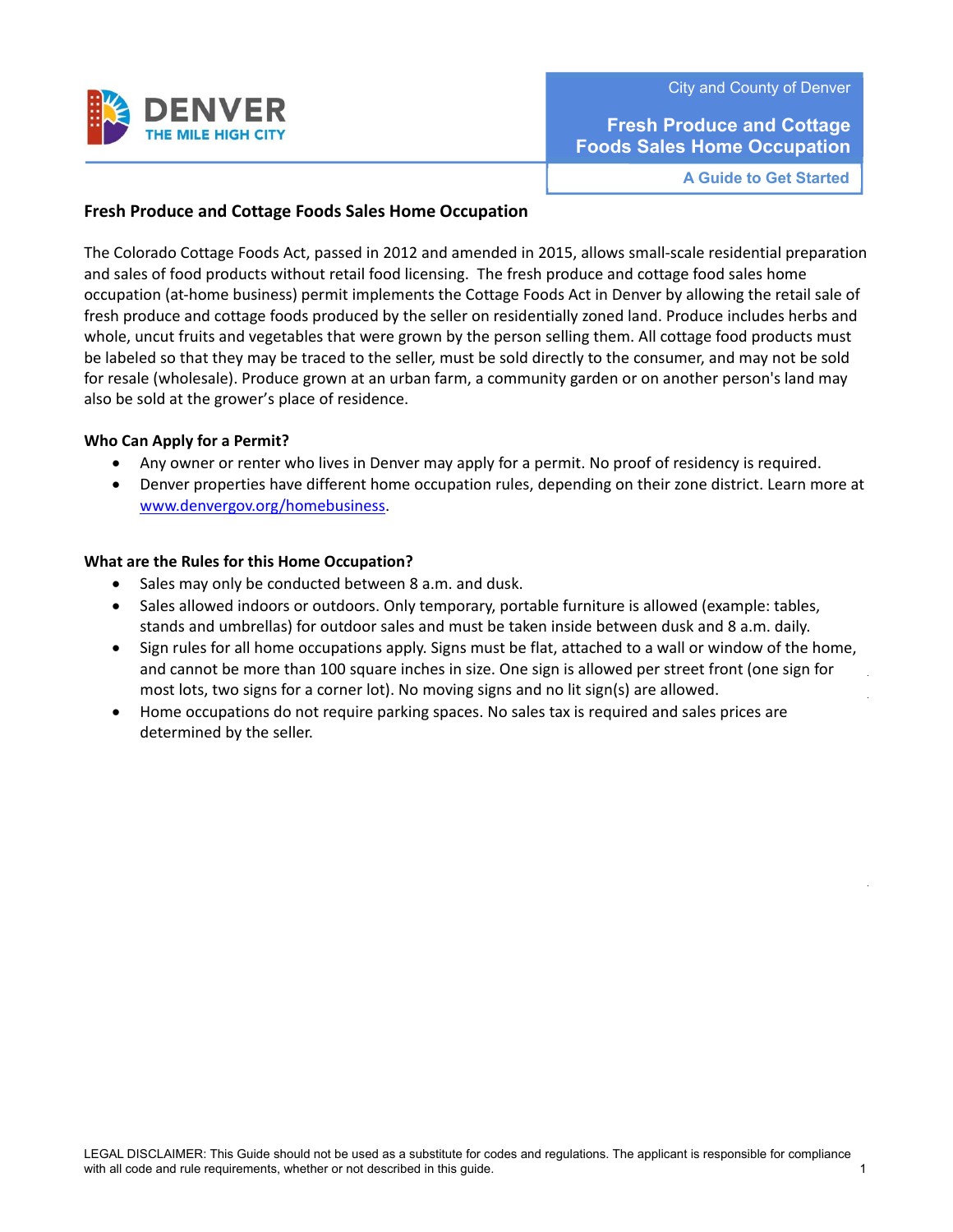| <b>Foods Allowed for Sale</b>                        | <b>Foods NOT Allowed for Sale</b>                                        |
|------------------------------------------------------|--------------------------------------------------------------------------|
| Fresh produce: herbs and whole, uncut vegetables     | Prepped, washed, cut and/or bagged fruits and vegetables or juices       |
| and fruit                                            | made from these ingredients                                              |
| Certain baked goods that don't require refrigeration | Marijuana, or marijuana-infused food products                            |
| (including dry cake mixes and granola bars)          |                                                                          |
| Candies (and prepackaged cotton candy)               | Canned fruit, vegetables, flavored oils, salsas                          |
| Teas                                                 | Baked goods such as cream, custard or meringue pies and cakes or         |
|                                                      | pastries with cream cheese icing or filling; fresh pasta; sourdough      |
|                                                      | bread starter                                                            |
| Herbs and spices                                     | Fresh or dried meat or meat products including jerky                     |
| Nuts and seeds (including roasted coffee beans)      | Barbeque sauces, ketchups or mustards                                    |
| Jams, jellies, and preserves                         | Fish and shellfish products                                              |
| Honey                                                | Canned pickled or fermented products (e.g., corn relish, pickles, kimchi |
|                                                      | or kombucha)                                                             |
| Dehydrated produce                                   | Raw seed sprouts                                                         |
| Whole, fresh eggs                                    | Milk or dairy products including hard or soft cheeses or yogurt          |
| Flour, tortillas, and fruit empanadas                | Ice or ice products                                                      |
|                                                      | Focaccia-style breads with vegetables or cheeses                         |
|                                                      |                                                                          |

# **Requirements of the Colorado Cottage Foods Act**

## 1. Food Safety Course Requirements

A producer must take a food safety course that includes basic food handling training and is comparable to, or is a course given by, Colorado State University (CSU) Extension or a state, county, or district public health agency, and must maintain a status of good standing, including attending any additional classes if necessary.

- Many courses and training options are available and range in cost from \$10 to \$120.
- View training options at http://cofarmtomarket.com/value-added-products/cottage-foods/*.*
- For trainings in English, Español, 普通话, 한국어, Việt, and ASL, click on: http://www.statefoodsafety.com/food-handler/colorado/denver-city-&-county and see *"Food Handler Training"*

## 2. Labeling Requirements

Products must have a label and be traceable to the seller. Labels should include:

- The name of the product, the producer's name address, telephone number or email, where the food was prepared or grown, the date the food was produced and a complete list of ingredients and subingredients.
- The disclaimer: *"This product was produced in a home kitchen that is not subject to state licensure or inspection and that may also process common food allergens such as tree nuts, peanuts, eggs, soy, wheat, milk, fish and crustacean shellfish. This product is not intended for resale."*
- Egg cartons should include the origin of the eggs, the packing date, and the following disclaimers: *"To prevent illness from bacteria, keep eggs refrigerated, cook eggs until yolks are firm, and cook any foods containing eggs thoroughly. These eggs do not come from a government‐approved source."*

## 3. Sales Limits

- Total net value of sales must be limited to \$10,000 per item (for example, \$10,000 per spinach, etc).
- Limit sales of whole, fresh chicken eggs to less than 250 dozen per month.

**For more information:** Call 311 or visit Denver Development Services' home business page at www.denvergov.org/homebusiness.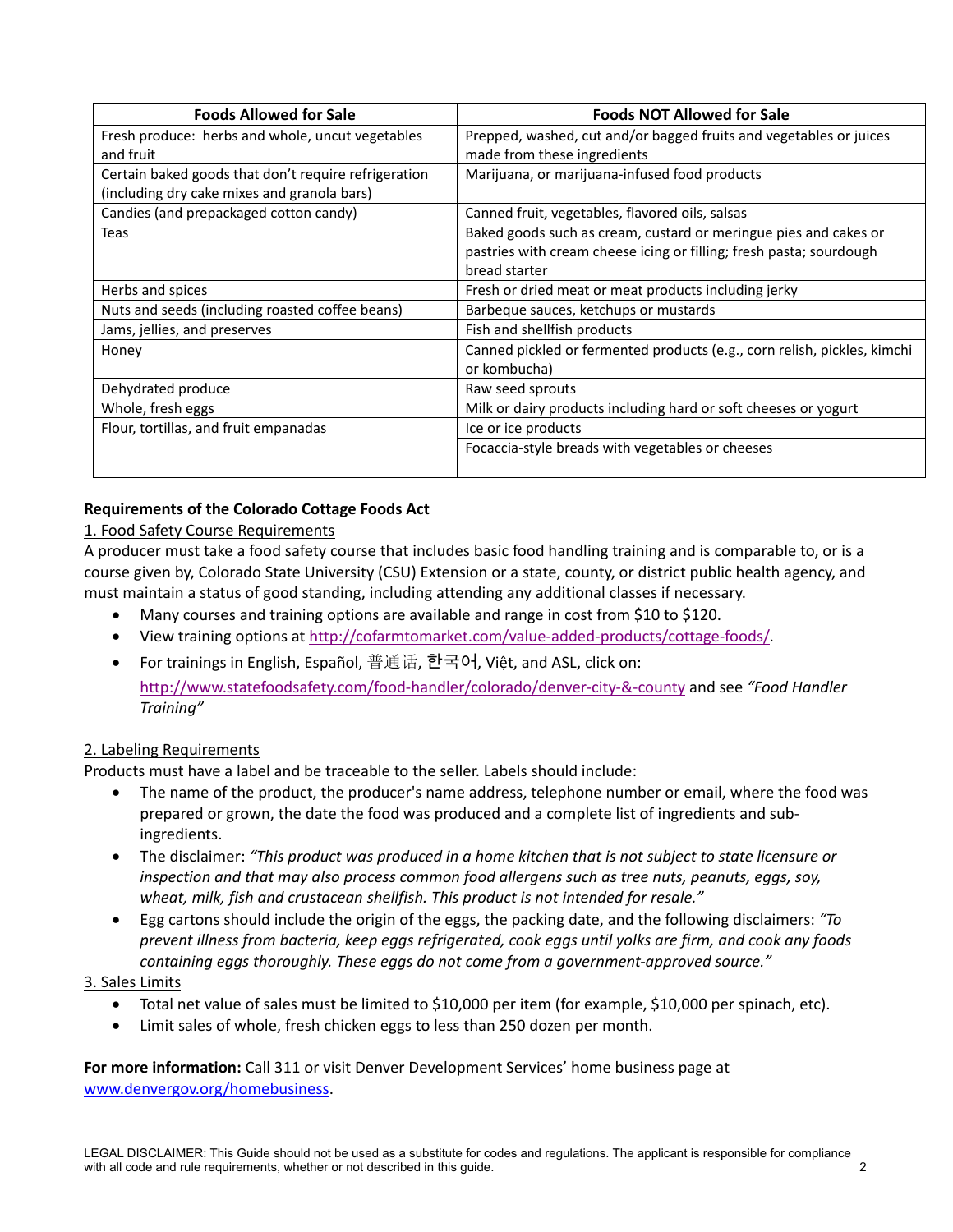

# **Best Practices for Planting, Growing, and Harvesting Fresh Produce**

*The Denver Sustainable Food Policy Council is a City of Denver Board and Commission* 

### **Best Practice #1: Reduce Fresh Produce Contamination**

## **Planting & Production**

- Think about the growing site previous use, topography, and wind patterns.
- Soil contaminants on produce typically come from soil and dust that sticks to the outside of the plant, and are not from uptake by plant roots.
- In older Denver neighborhoods, you can help to prevent contamination from deteriorating lead-based paint by locating your garden away from houses, garages, and sheds. Also, consider using raised beds with new topsoil, or adding soil amendments like compost.
- Treat manure and biosolids before putting them on a growing area because they contain harmful microorganisms. Store manure as far away as practical from production and handling areas.
- Keep animals and manure away from growing areas. Pets and domestic animals should be kept separate from produce growing areas, production facilities, and surface water used for irrigation.
- Think about the safety of water used - municipal drinking water is the safest source and can be applied at any time using any method.

# **Harvest**

- Have sanitary toilet facilities readily accessible.
- Remove as much soil from produce as practical before selling.
- Do not harvest or handle produce if you have diarrhea, vomiting, fever, or infected wounds.
- Do not use tobacco products in growing areas.
- Use cleanable containers such as plastic baskets, plastic bowls, or coolers.
- Clean all containers, scissors, and other harvesting tools with warm, soapy water prior to harvest.
- Sanitize tools with a solution of 1 teaspoon bleach per quart of water, allow to stand for several minutes, rinse with water, and air dry.

### **Post‐Harvest**

- Wash produce completely.
- Keep harvest containers covered.
- Handle produce carefully during any loading or unloading to prevent damage.
- Transport produce only in a clean vehicle.
- Do not allow washed produce to contact the floor or soil.
- Use only potable water for washing, waxing or cooling harvested produce.
- Keep areas inside and outside packing areas clean and free of pests.
- Ensure toilet, hand washing and personal hygiene practices are followed during harvest and post-harvest.

**For more information about safe produce handling, please visit the Colorado Farm to Table Food Safety website at www.farmtotable.colostate.edu.**